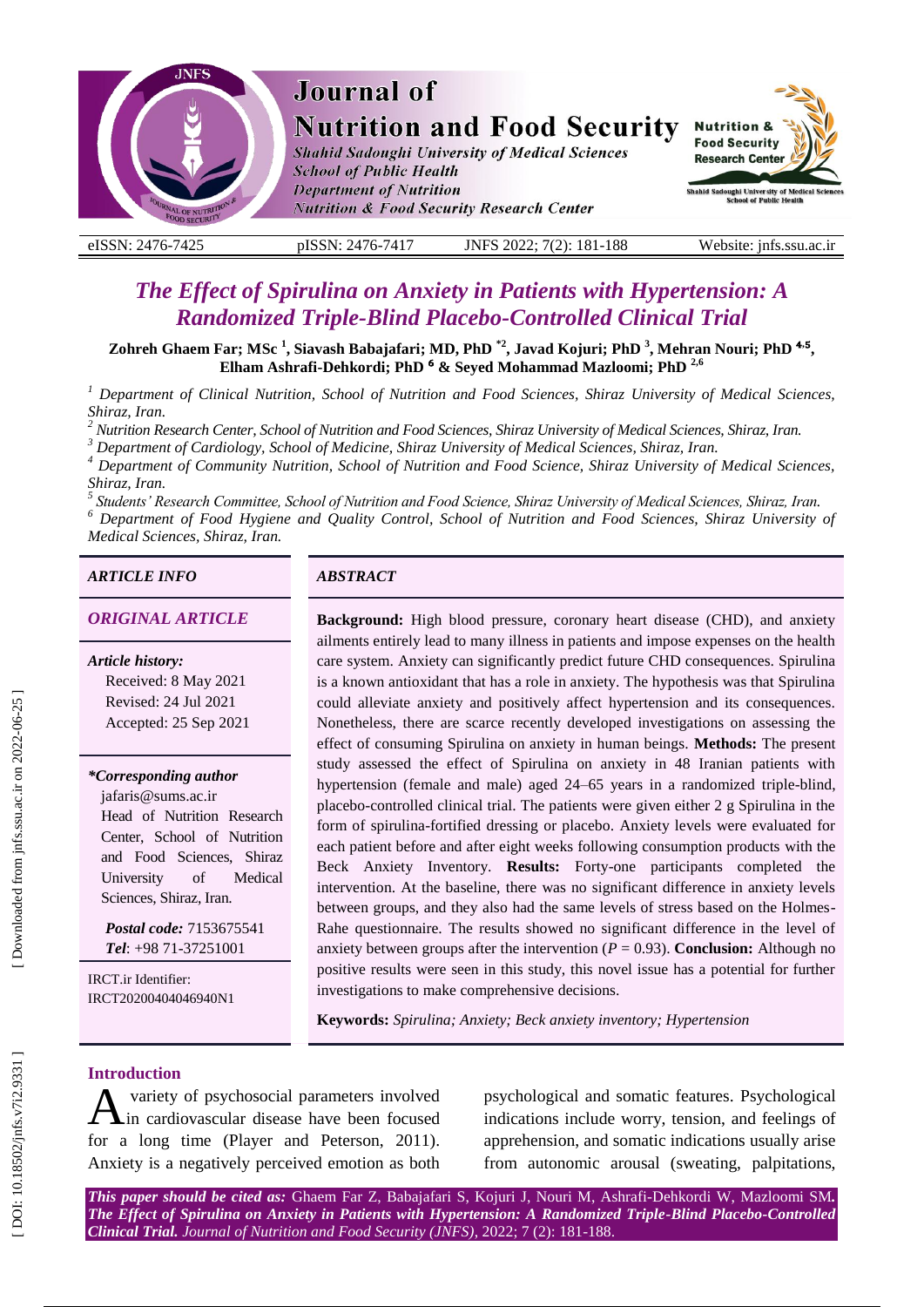chest pain, trembling) (Tyrer and Baldwin, 2006). The hypotheses and studies on the relationships between hypertension, CHD, and anxiety ailments have been investigated for long years. Specifically, psychosocial stress inducers accompanying anxiety ailments induce autonomic arousal through the hypothalamic -pituitary axis, thereby increasing catecholamines in the circulation. Longitudinally conducted investigations denote the risky increase in developing high blood pressure in patients suffering from anxiety (Player and Peterson, 2011) .

A study by Masood (Masood *et al.*, 2008) indicated that induced oxidative stress (OS) in the hypothalamus and amygdala occurred in accompaniment by anxiety in mice. Research on humans has also revealed the relationship between total oxidant/antioxidant concentrations and anxiety ailments in children and adolescents (Guney *et al.*, 2014) . A positive correlation has been observed between an increase in anxiety and rises of reactive oxygen species (ROS) in granulocytes (Bouayed *et al.*, 2007) . Investigators have been persuaded by the fallouts of drugs consumed for anxiety therapy and have investigated alternate medication with less unwanted consequences (Cui *et al.*, 2013) .

Spirulina, also known as athrospira, is a microscopic and filamentary cyanobacterial species that have historically been used for nutrition for a prolonged time. Spirulina consists of 50 -70% protein by weight and is a plentiful resource of vitamins, particularly vitamin B12, βcarotene (provitamin A), and vitamin E. Moreover, it consists of carbohydrates , such as rhamnose, fructose, ribose, mannose, and some minerals, including Cu, Mg, zinc, K, and Fe (Soltani *et al.*, 2012) . Spirulina platensis also contains phycobilisomes which are lightcollecting protein-pigment complexes. Phycobilisomes include 80-85% of brightly colored polypeptides called phycobiliproteins. Phycocyanin, allophycocyanin, and phycoerythrin with the same chromophoric group are the major biliproteins in these microalgae (Sachin *et al.*, 2014). Spirulina has protective effects against OS , and C -phycocyanin, an active ingredient of

Spirulina, which has significant antioxidant properties , contributes to these effects (Romay *et al.*, 2003) . Thus, high blood pressure might be controlled by antioxidants which act on anxiety levels. Therefore, regarding the limitations of studies associated with the effects of Spirulina on anxiety, the present study aims to evaluate the anti -anxiety activity of Spirulina Platensis in patients with hypertension.

### **Materials and Method s**

*Study design and Participants:* Forty eight patients with hypertension were enrolled in this randomized triple-blind placebo-controlled clinical trial. This study was performed at Professor Kojuri clinic, Shiraz, Iran , between January 2020 and March 2020. The inclusion criteria were having systolic blood pressure ( SBP ) > 130 mm Hg or diastolic blood pressure (DBP ) > 80 mm Hg or both of them and age between 24 - 65 years. The exclusion criteria were history of cardiovascular diseases or cardiac surgery, kidney, liver, inflammatory bowel disease, thyroid disorders , diabetes , and cancer , using any supplements , and following any diet. The detailed information on method and participants properties have been previously published (Ghaem Far *et al.*, 2021)

*Intervention:* The intervention group (IG, n = 24) received a sachet of salad dressing containing 2 g Spirulina (in the form of spray dried powder purchased from Green Sea Company ) , and the placebo group (PG,  $n = 24$ ) received a sachet of salad dressing once a day for eight weeks. All product s were produced in Namakin Company with the same formula (with limitation of fat, sugar, salt, and calories), confirming the quality of the products by a health care professional and quality control specialist. For blinding , the study shape and prescription of the sachets were similar in both groups.

*Ethical consideration:* All patients were fully informed of the study protocols and were free to leave the study at any time. Informed consent was obtained from all of them who wanted to participate in this study. The study was approved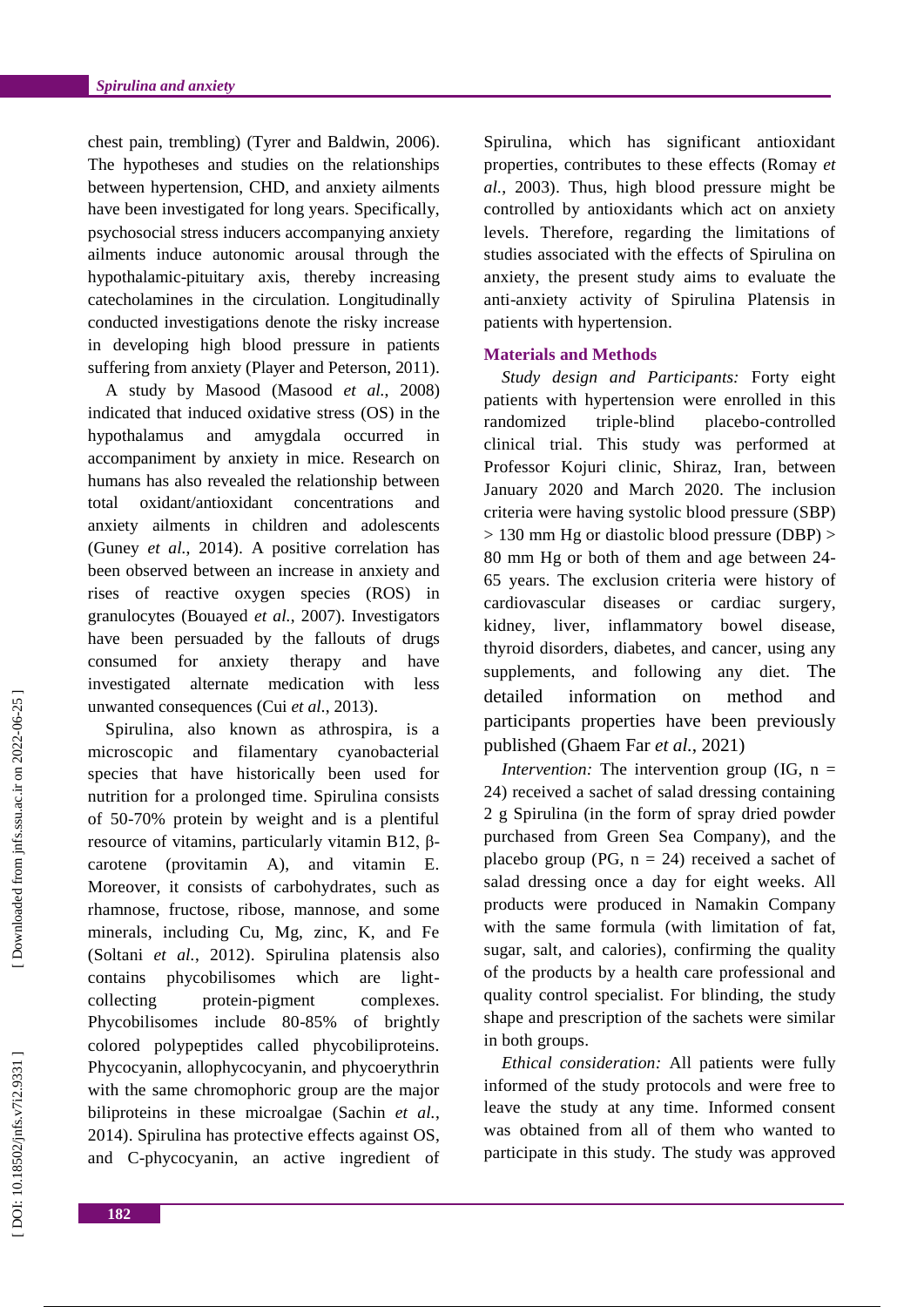by the Ethics Committee of Shiraz University of Medical Sciences (Registration number: 1398. 1193) and registered at the IRCT Center (https://en.irct.ir/trial/47011) with the number: IRCT20200404046940N1.

*Psychological evaluation :* Given the fact that anxiety and stress would contribute to the level of blood pressure, the Beck Anxiety Inventory (BAI) (Beck *et al.*, 1988) and the Holmes-Rahe stress scale (Rahe *et al.*, 1970) were used for assessing the symptoms of anxiety and evaluating the level of stress in groups, respectively. The Holmes - Rahe Stress Questionnaire was completed at the beginning of the study , and BIA was completed twice at the beginning and end of the study by all the patients.

*Dietary intake and physical activity assessment :* The assessment of the dietary intake , including energy, carbohydrate, protein, fat, Na, K, Ca , and Mg was performed by dietary intake interviews (24 -hour recall) at the beginning and end of the trial , and each assessment was included 3 days (2 weekdays and one weekend). The data of the dietary intake were analyzed by the Nutritionist IV software. The p hysical activity was also assessed using the metabolic equivalent of the task questionnaire (Ainsworth *et al.*, 2000) at the baseline and week 8.

*Data analysis :* All analyses were conducted using the Statistical Package for the Social Sciences (SPSS) software version 21 (SPSS Inc. Chicago, IL). The results were show n as mean ±S D. Shapiro -Wilk test was used to test the normal distribution in each group. Descriptive statistics, independent t-test, and paired sample ttest were used to analyze continuous quantitative variables. Mann -Whitney and Chi -square tests were used to analyze nominal and ordinal

qualitative variables. In all statistical tests,  $P <$ 0.05 was considered significant.

# **Result s**

From 48 participants included in the study, 41 patients were sampled at the end of the study (**Figure 1**). The baseline characteristics in **Table 1**, shows that mean age was not significant among IG and PG  $(51.27 \pm 1.30 \text{ vs. } 50.21 \pm 1.36; P =$ 0.54). The use of antihypertensive medications in the IG was higher than the PG, but differences were not significant ( $P = 0.08$ ). The majority of participants in the IG and PG had high school, bachelor , and higher degree s (90.90% vs. 78.95%,  $P = 0.54$ . Physical activity changes between the two groups were not significant at baseline and end of the study ( $P = 0.74$ ,  $P = 0.21$ ).

The mean dietary intake was not significantly differen t between the two groups, except for fat at the end. Within -group analysis showed an increase in energy, protein, fat, sodium , and magnesium intake and a decrease in carbohydrate, potassium , and calcium in IG at the end of the study, but differences were not significant (**Table 2**).

The results of the Holmes -Rahe questionnaire showed that the patients in both groups were the same in terms of susceptibility to stress -induced health breakdown score, and the distribution of each group was normal  $(P = 1.00, \text{Table 3}).$ 

At baseline , there was no statistical l y significant difference in the level of anxiety between groups based on BIA  $(P = 0.05)$ . After the intervention , the change in percentages of the anxiety levels was not shown in the IG , but it was shown in the PG . However , the analyses showed that anxiety levels were not significantly different between the two groups at the end  $(P =$ 0.93, **Table 3)** .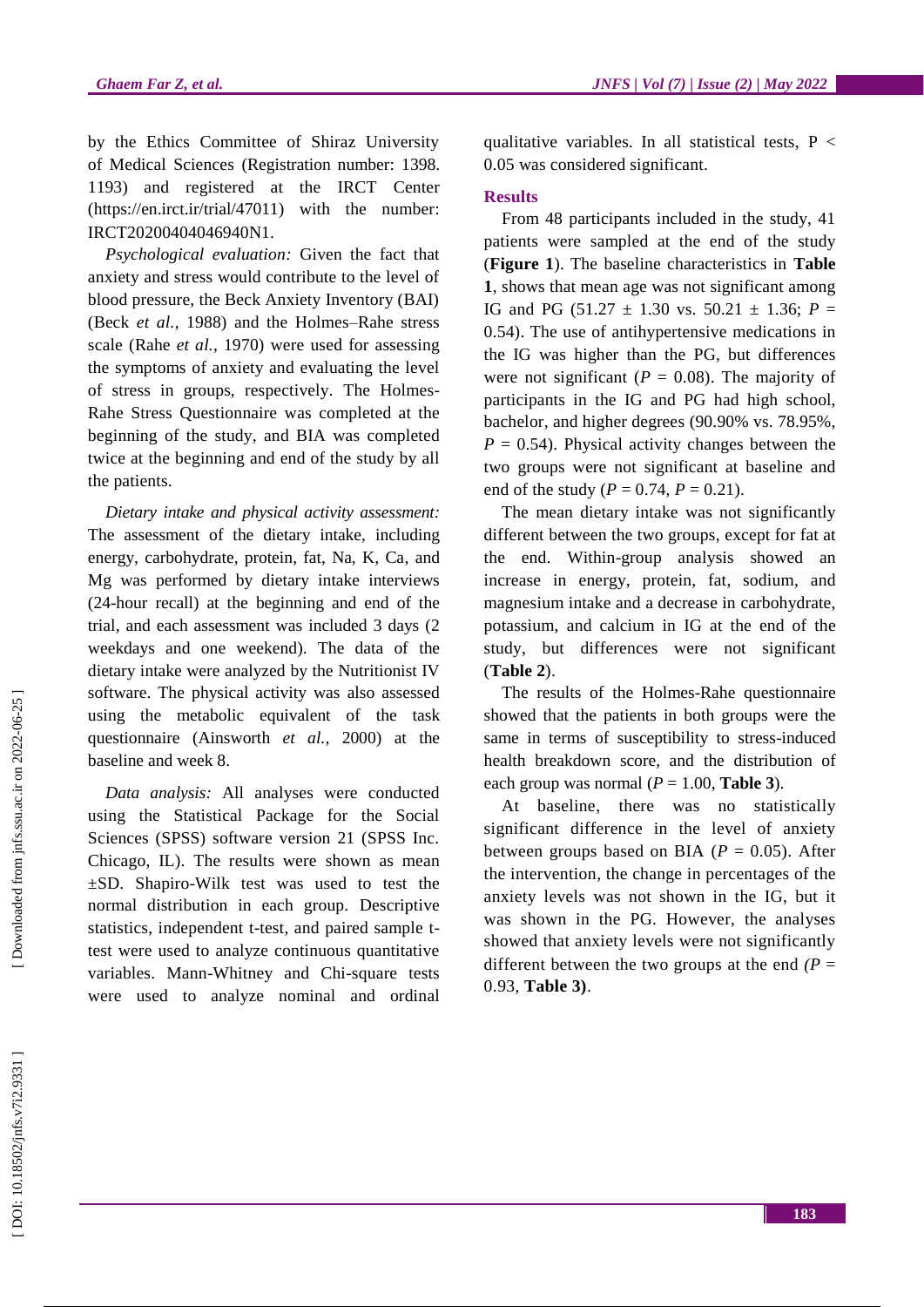| <b>Variables</b>           |                              | Spirulina group (n=22)   | Placebo group (n=19) | <b>P-value</b>    |
|----------------------------|------------------------------|--------------------------|----------------------|-------------------|
| Age (year)                 |                              | $51.27 \pm 1.30^{\circ}$ | $50.21 \pm 1.36$     | $0.54^{\rm a}$    |
| Gender                     |                              |                          |                      |                   |
| Male                       |                              | 11 $(50.0)^d$            | 8(42.1)              | $0.61^{\rm b}$    |
| Female                     |                              | 11(50.0)                 | 11(57.8)             |                   |
| Smoke                      |                              |                          |                      |                   |
| Yes                        |                              | 3(13.6)                  | 4(21.1)              | 0.68 <sup>b</sup> |
| N <sub>o</sub>             |                              | 19 (86.4)                | 15 (78.9)            |                   |
|                            | Antihypertensive medications |                          |                      |                   |
| Yes                        |                              | 21(95.5)                 | 14(73.7)             | 0.08 <sup>b</sup> |
| N <sub>o</sub>             |                              | 1(4.5)                   | 5(26.3)              |                   |
| Education                  |                              |                          |                      |                   |
| Less than high school      |                              | 2(9.1)                   | 4(21.0)              | $0.54^{b}$        |
| High school degree         |                              | 10(45.4)                 | 8(42.1)              |                   |
| Bachelor degree and higher |                              | 10(45.4)                 | 7(36.8)              |                   |
| Physical activity          |                              |                          |                      |                   |
| <b>Baseline</b>            | Low                          | 7(31.8)                  | 8(42.1)              | 0.74 <sup>b</sup> |
|                            | Moderate                     | 6(27.3)                  | 4(21.1)              |                   |
|                            | High                         | 6(27.3)                  | 3(15.7)              |                   |
|                            | Very high                    | 3(13.6)                  | 4(21.1)              |                   |
| End                        | Low                          | 11(50.0)                 | 8(42.1)              | $0.21^{b}$        |
|                            | Moderate                     | 6(27.3)                  | 2(10.5)              |                   |
|                            | High                         | 4(18.2)                  | 4(21.1)              |                   |
|                            | Very high                    | 1(4.5)                   | 5(26.3)              |                   |

#### **Table 1.** General characteristics of the participants at baseline and end of the study .

<sup>a</sup>: Mann–Whitney U test; <sup>b</sup>: Fisher's exact test <sup>c</sup>: Mean  $\pm$  SD a; <sup>d</sup>: N (%).

#### **Table 2.** Dietary intake of the participants at baseline and end of the study .

| <b>Variables</b>     | Spirulina group $(n=22)$ | Placebo group (n=19) | <b>P-value</b>    |
|----------------------|--------------------------|----------------------|-------------------|
| Energy (kcal/day)    |                          |                      |                   |
| <b>Baseline</b>      | $1609.06 \pm 136.38$     | $1571.40 \pm 92.78$  | 0.69 <sup>a</sup> |
| End                  | $1572.83 \pm 123.41$     | $1655.99 \pm 89.92$  | 0.37              |
| $P-valueb$           | 0.68                     | 0.21                 |                   |
| Carbohydrate (g/day) |                          |                      |                   |
| <b>Baseline</b>      | $271.35 \pm 21.59$       | $260.95 \pm 18.10$   | 1.00              |
| End                  | $257.91 \pm 20.26$       | $231.71 \pm 14.42$   | 0.33              |
| P-value              | 0.46                     | 0.14                 |                   |
| Protein (g/day)      |                          |                      |                   |
| <b>Baseline</b>      | $60.76 \pm 6.68$         | $57.70 \pm 4.98$     | 0.81              |
| End                  | $66.02 \pm 7.69$         | $66.63 \pm 6.43$     | 0.69              |
| P-value              | 0.80                     | 0.27                 |                   |
| Fat $(g/day)$        |                          |                      |                   |
| <b>Baseline</b>      | $36.60 \pm 3.76$         | $41.37 \pm 2.25$     | 0.07              |
| End                  | $37.76 \pm 3.69$         | $55.69 \pm 6.00$     | 0.01              |
| P-value              | 0.91                     | 0.04                 |                   |
| Na (mg/day)          |                          |                      |                   |
| <b>Baseline</b>      | $1529.58 \pm 140.61$     | $1877.28 \pm 177.99$ | 0.15              |
| End                  | $1567.76 \pm 136.23$     | $1862.51 \pm 190.96$ | 0.23              |
| P-value              | 0.75                     | 0.87                 |                   |
| $K$ (mg/day)         |                          |                      |                   |
| <b>Baseline</b>      | $3329.51 \pm 366.72$     | $3372.84 \pm 427.31$ | 0.89              |
| End                  | $2954.54 \pm 291.78$     | $2703.13 \pm 229.51$ | 0.48              |
| P-value              | 0.37                     | 0.35                 |                   |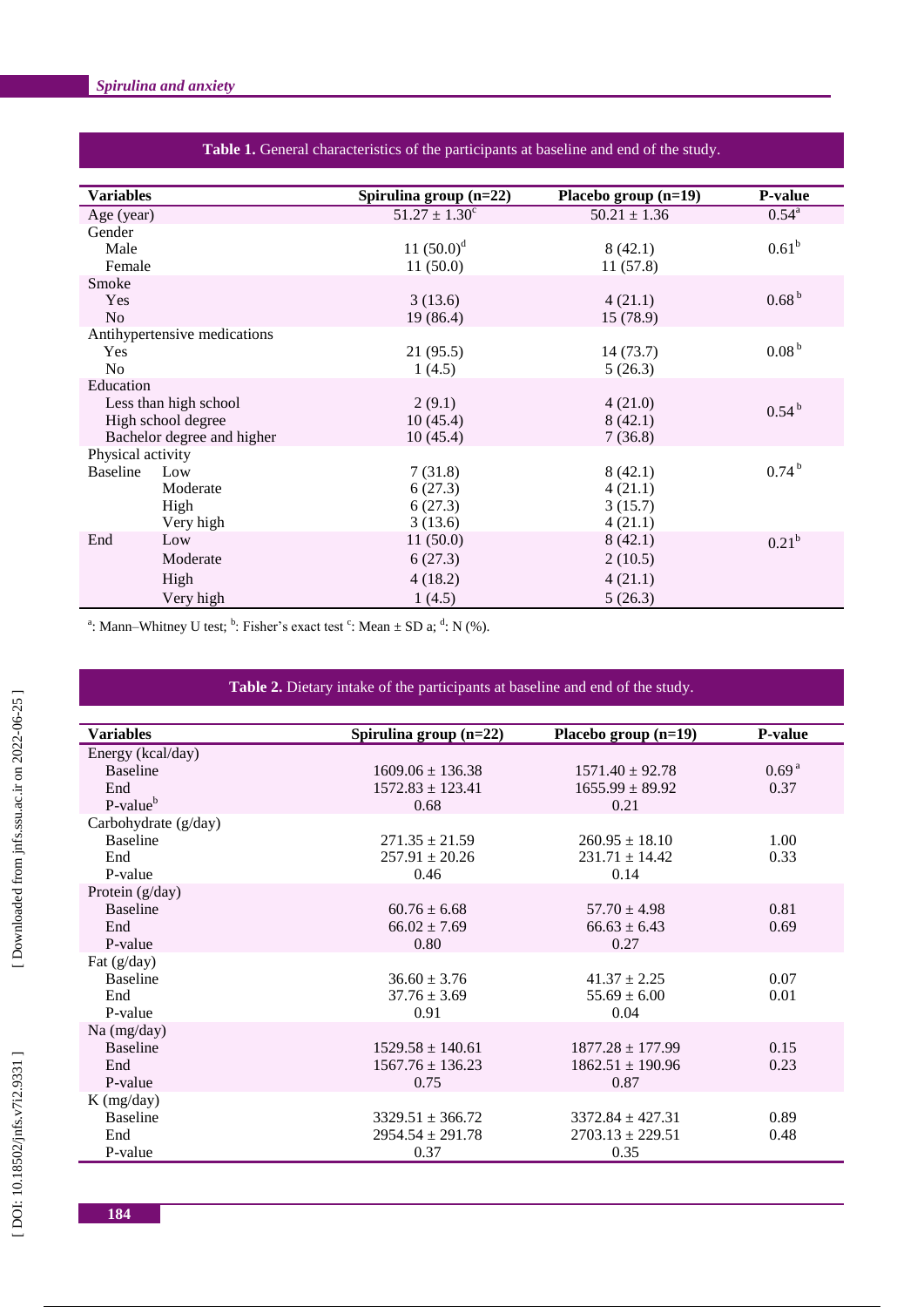| <b>Variables</b> | Spirulina group $(n=22)$ | Placebo group $(n=19)$ | <b>P-value</b> |
|------------------|--------------------------|------------------------|----------------|
| $Ca$ (mg/day)    |                          |                        |                |
| <b>Baseline</b>  | $889.25 \pm 133.65$      | $854.81 \pm 101.07$    | 0.54           |
| End              | $704.62 \pm 90.35$       | $581.38 \pm 60.56$     | 0.37           |
| P-value          | 0.42                     | 0.01                   |                |
| $Mg$ (mg/day)    |                          |                        |                |
| <b>Baseline</b>  | $279.18 \pm 28.22$       | $296.85 \pm 31.99$     | 0.65           |
| End              | $289.60 \pm 23.09$       | $253.78 \pm 17.65$     | 0.34           |
| P-value          | 0.40                     | 0.18                   |                |

### **Table 2.** Dietary intake of the participants at baseline and end of the study .

<sup>a</sup>: Independent sample *t*-test; <sup>b</sup>: Paired sample *t*-test; <sup>c</sup>: Mean  $\pm$  SD.

**Table 3.** Results of anxiety and stress levels at baseline and end of the study .

| <b>Variables</b>             | Spirulina group $(n=22)$ | Placebo group $(n=19)$ | P-value <sup>a</sup> |
|------------------------------|--------------------------|------------------------|----------------------|
| Holmes-Rahe (Baseline)       |                          |                        |                      |
|                              |                          |                        |                      |
| <b>Low Stress</b>            | 9 $(40.9)^{b}$           | 8(42.1)                | 1.00                 |
| Moderate                     | 9(40.9)                  | 8(42.1)                |                      |
| High                         | 4(18.2)                  | 3(15.8)                |                      |
| Beck Anxiety Inventory (BAI) |                          |                        |                      |
| <b>Baseline</b>              |                          |                        |                      |
| No Anxiety                   | 0(0.0)                   | 1(5.3)                 | 0.05                 |
| Moderate                     | 13(59.1)                 | 5(26.3)                |                      |
| High                         | 9(40.9)                  | 13 (98.4)              |                      |
| End                          |                          |                        |                      |
| No Anxiety                   | 0(0.0)                   | 0(0.0)                 | 0.93                 |
| Moderate                     | 13(59.1)                 | 11(57.9)               |                      |
| High                         | 9(40.9)                  | 8(42.1)                |                      |

<sup>a</sup>: Fisher's exact test;  $\overset{b}{\cdot}$ : N (%)



[Downloaded from jnfs.ssu.ac.ir on 2022-06-25]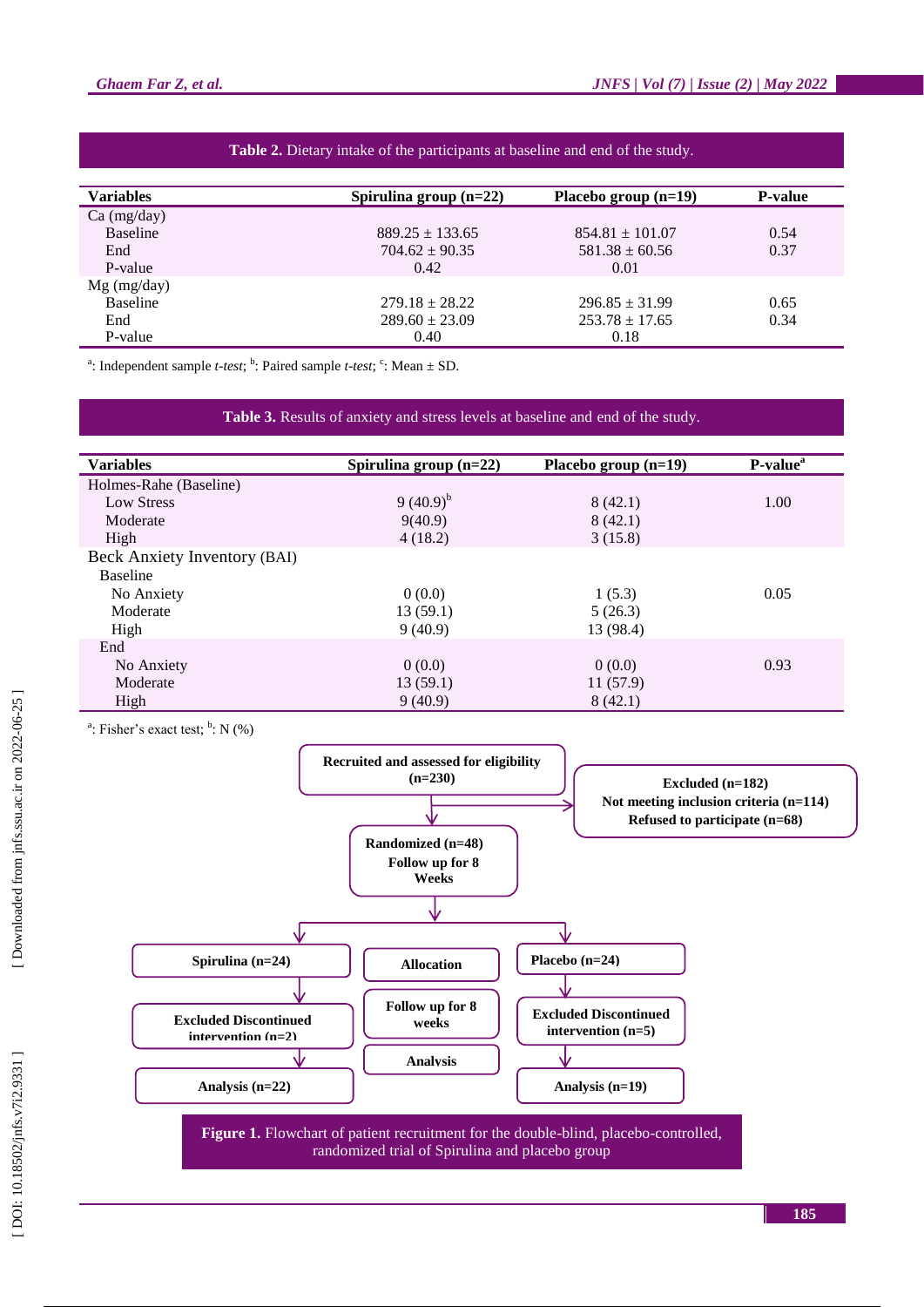#### **Discussion**

The present study evaluated the effect of Spirulina on anxiety in patients with hypertension. At the end of the study, a significant change in anxiety levels in none of the groups was observed. It is noted that according to the synchronization of the final days of the present study with the start of the COVID -19 pandemic, there is a possibility that the anxiety due to the pandemic affected the results of the study. However, due to the limitations of studies associated with the effects of Spirulina on anxiety, this has a high potential for consideration in future clinical trials.

It has been increasingly evidenced that an imbalance of OS and the antioxidant defensive system may be associated with developing neuropsychiatric disorders, including depression and anxiety. The majority of depression and anxiety are currently associated with a declined overall antioxidant status and by a stimulated OS route. Conventional antidepressants can create therapeutical outcomes different from regulating monoamines by raising the antioxidant concentrations and normalization of the injury induced by OS procedures. There is adequate evidence that antioxidants are capable of removing ROS and reactive nitrogen species (RNS). To this end, they scavenge radicals and suppress the OS route, providing more protection towards neuronal injury induced by oxidative or nitrosative stressors in the brain, expectantly leading to subsidence of depression or anxiety indications. To discover new targets for the therapy of neuropsychiatric disorders, i t is necessary to functionally understand the association between OS, depression, and anxiety (Xu *et al.*, 2014) .

In an investigation, it was found that supplementing with 500 g/day of vitamin C as an antioxidant for 14 days led to a significant reduction in BAI anxiety scores in high school students (Ribeiro, 2015). . Elsewhere, supplementing with 1 g/day of vitamin C for 6 weeks positively affected anxiety levels, depression, and stress compared to 400 IU/day of vitamin E in type -2 diabetic patients. The authors observed significant increases in anxiety scores by

the use of vitamin E. They reported that vitamin C could improve anxiety levels by alleviating oxidative injury in the brain, which caused an impaired nervous system (Mazloom *et al.*, 2013) . An animal model was used to evaluate the anti anxiety potentiality of Spirulina platensis in Swiss albino mice, in which the anti -anxiety property improved significantly by a 400 mg/kg dosage of Spirulina platensis (Sachin *et al.*, 2014) .

In a study (Moradi *et al.*, 2021) that examined the effect of 8 weeks of spirulina consumption on several parameters , including quality of life in patients with ulcerative colitis, Spirulina caused significant reduction in stress score but the decrease in anxiety, depression or fatigue scores was not significant. The difference between the present study and their study was the dose of Spirulina, which was 2 grams in the present study and 1 gram in their study , but and in terms of anxiety changes, it was in line with the present study.

As reported previously, the chemical composition of Spirulina Platensis is suggestive of the presence of major biliproteins (phycocyanin, allophycocyanin, and phycoerythrin) in Spirulina, acting as a potential antioxidant factor. The mediatory mode of action for the anxiolytic activities of Spirulina is explored by the phycocyanin interplay with the GABAA receptor, possibly modulated by phycocyanin. Nonetheless, the mechanism of action for phycocyanin interplay with the Gamma -aminobutyric acid type A (GABAA ) receptor is not known yet. As a result, the action of phycocyanin on anxiety occurs via its antioxidant potentiality (Sachin *et al.*, 2014) . A further connection between Spirulina and anxiety may be the amino acids present therein. The nutritious quality of a protein is linked to the quality of amino acids, digestibility coefficient, and its biologic quality. Essential amino acids present in Spirulina are leucine (540 mg per 10 g), valine (400mg per 10g), isoleucine (350mg per 10g), and tryptophan (90mg per 10g) (Demelash, 2018) .

The synthesis of 5-hydroxytryptamine (5-HT) in the brain is increased by tryptophan, the natural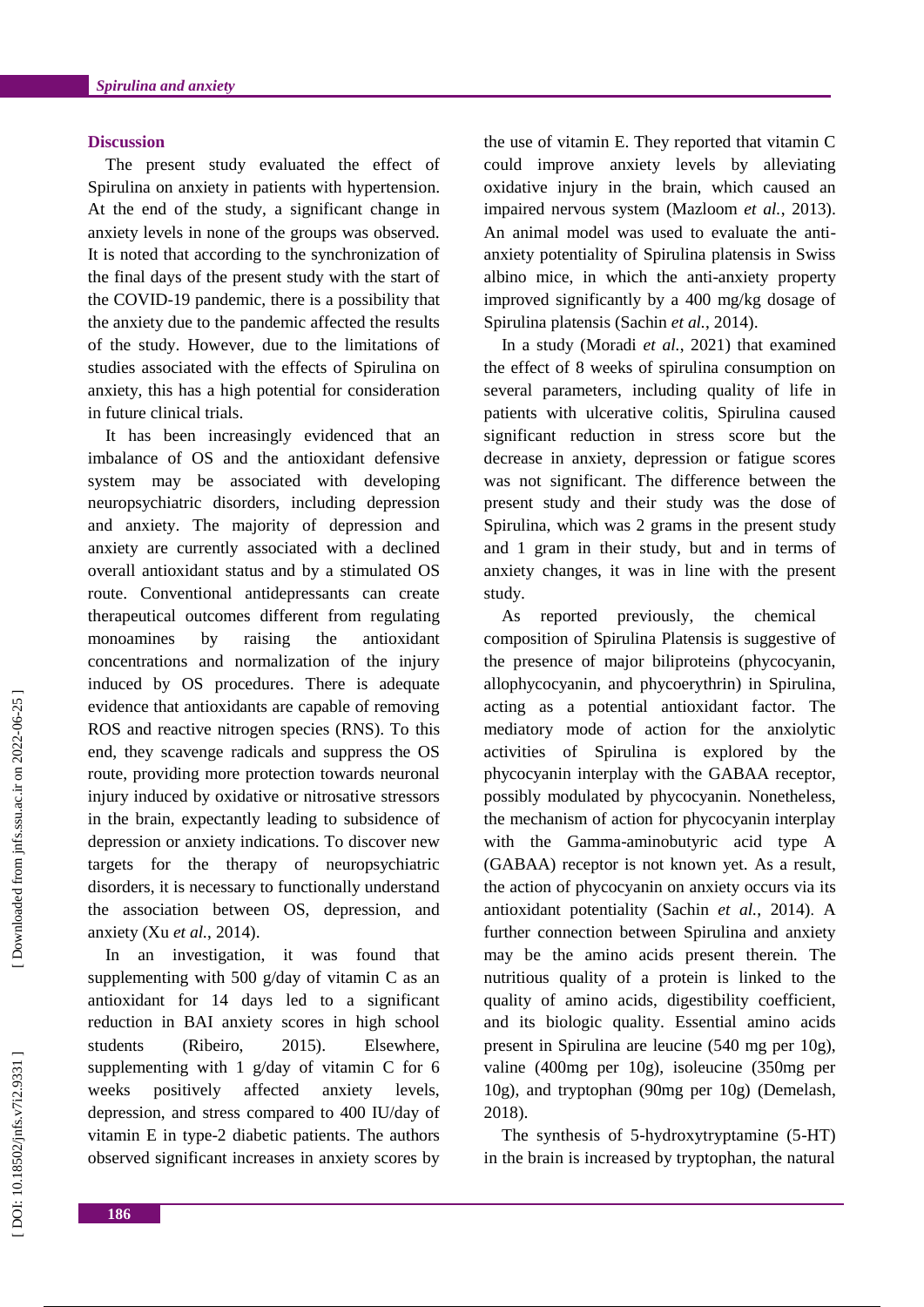amino acid precursor in 5 -HT biosynthesis, thereby possibly stimulating 5 ‐HT releas e and function. As a naturally present dietary component, tryptophan must be less toxic and cause little undesirable consequences. Owing to the aforesaid benefits, tryptophan -supplemented diets have been utilized to manage neuropsychiatric disorders , and the outcomes are variably successful (General *et al.*, 2001) . Declined brain serotonin (5 -HT) concentrations or functioning have been involved in diverse psychopathologic states, including anxiety (Nishizawa *et al.*, 1997) . Accordingly, Spirulina is the vital creature in the world , being the paramount and cost -free accessible source that represents the preeminent candidate to enhance the nutritional elements needed for our psychological health (Demelash, 2018) .

This study is the first clinical trial to assess the consumption effects of a functional product containing Spirulina on anxiety in patients with hypertension. Out of the weaknesses of the present study, the lack of analysis of OS markers and the activity of antioxidant enzymes were investigated. For a more comprehensive conclusion, it is suggested that future studies use higher dosages, larger sample size , and more duration of intervention .

# **Conclusion**

The results indicate that adding Spirulina as a functional food to salad dressing might be a good option to promote health and reduce the risk of CVD in hypertensive patients. However, further investigations are required for a more comprehensive conclusion The authors recommend the implementation of Spirulina in functional food for patients with hypertension in the treatment and prevention methods.

# **Acknowledgments**

The authors would like to thank all the patients for their cooperation in this study. Also , thank s are owed to our colleagues from Green Sea and Namakin Companies that provided Spirulina powder and produced products , respectively, which greatly assisted the research. The present

manuscript was extracted from a part of the Master of Sciences thesis written by Zohreh Ghaem Far and was financially supported by Shiraz University of Medical Sciences.

# **Conflict of interest**

The authors declare that there is no conflict of interest.

# **Authors' contributions**

Ghaem Far Z, Babajafari S and Mazloomi SM participated in propose the original idea of the study, supervise the work. Ghaem Far Z also carried out the stages of intervention, data collection, draft the article , and review. Mazloomi SM also contributed to formulation of the products, investigation of required analytical tests, quality as well as the safety of the products. Nouri N contributed to draft and revision of the article and final approval of the manuscript. Ashrafi -Dehkordi contribute to data analysis, statistical analysis , and interpretation. Kojuri J visited the patients and carry out the stages of intervention. All authors read and approved the final version of the manuscript.

# **References**

- **Ainsworth BE, et al.** 2000. Compendium of physical activities: an update of activity codes and MET intensities. *Medicine and science in sports and exercise.* **32 ( SUPP/1)**: S498 - S<sub>504</sub>.
- **Beck AT, Epstein N, Brown G & Steer RA** 1988. An inventory for measuring clinical anxiety: psychometric properties. *Journal of consulting clinical psychology.* **56 (6)**: 893.
- **Bouayed J, Rammal H, Younos C & Soulimani R** 2007. Positive correlation between peripheral blood granulocyte oxidative status and level of anxiety in mice. *European journal of pharmacology.* **564 (1 -3)**: 146 -149.
- **Cui Y, et al.** 2013. Mechanism -based anti -anxiety effects of polysaccharides extracted from shudihuang (radix rehmanniae preparata) by two dimensional electrophoresis analysis in rat hippocampus proteins. *Journal of traditional Chinese medicine.* **33 (4)**: 524 -530.